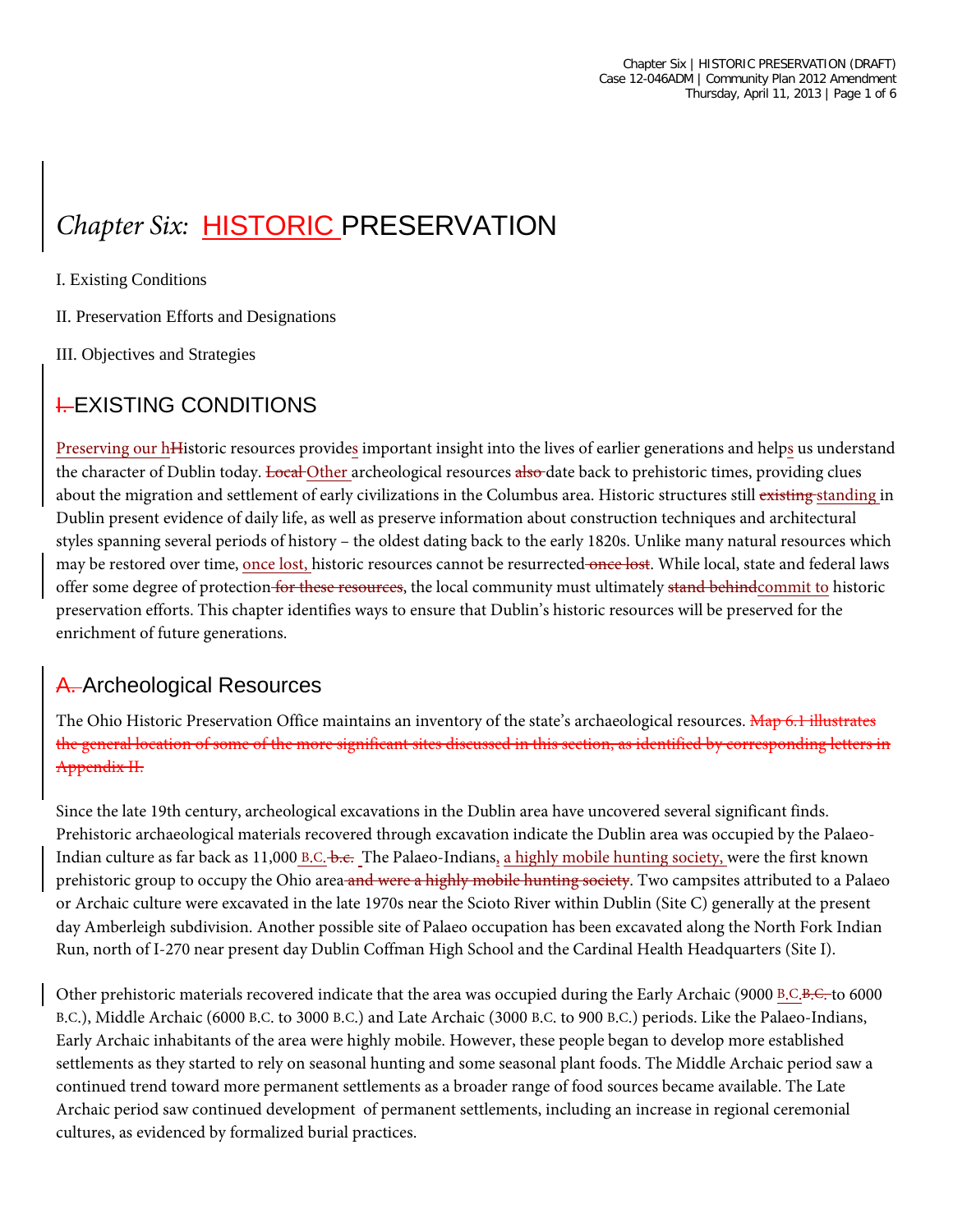Numerous excavations throughout the Dublin area have uncovered materials from these three Archaic periods, and several of these sites are noteworthy. Evidence of a possible Late Archaic quarry site and chipping station has been found along the North Fork Indian Run (Site I). Several excavations in the Brand Road area, east of Muirfield Drive near the Dublin Municipal Pool North, have uncovered several projectile points and tool fragments dating to the Middle or Late Archaic periods (Site H). Evidence of several campsites along the Scioto River dating to the Late Archaic period was discovered in the late 1970s (Site C), and several excavations in the Sawmill Road area north of I-270 have uncovered various materials dating to the Archaic periods (Sites A, B, D and E).

Evidence of settlement during the Middle and Late Woodland periods (100 B.C. to A.D. 500) is also present within the study area. These periods are illustrated most notably in Ohio by the Hopewell culture. The Hopewell civilization grew out of the Adena culture, which dominated the Early Woodland (900 B.C. to 100 B.C.) period.

The Hopewell people were highly ceremonial and developed expansive trade networks to acquire the raw materials for many of their ceremonial objects. The majority of archaeological discoveries relating to the Hopewell culture are ceremonial earthworks and mounds. There is little evidence of their settlements or means of subsistence. It is assumed that they relied primarily on hunting with limited cultivation of plants such as corn for nutrition. The Hopewell culture declined during the Late Woodland period, but the exact cause of that decline is unknown.

Excavations along the Scioto River indicate the area was well occupied during the Woodland periods. The most significant evidence of the Hopewell culture locally is the site known as the Holder-Wright Group Works Mounds (Site G) near the northeast corner of Bright Road and Riverside Drive. This site contains earthwork circles and burial mounds that date back to between 300 B.C. and A.D. 500.

The earthwork circles and mounds were ceremonial grounds used, in part, as burial sites. The Holder-Wright site was initially excavated in 1887 and has been studied on several occasions. Though the integrity of the site has been damaged compromised by cultivation and grading in the area, the archaeological significance remains largely intact. The Holder-Wright Group Works Mounds are listed on the National Register of Historic Places. In 2010, the City of Dublin purchased 21 acres of land south of Bright Road, including portions of this site. The City has also prepared a master plan for preservation of the entire 47-acre Holder-Wright farmstead and earthworks.

The Krumm Mound (Site G), of which less is known, lies in close proximity to the Holder-Wright site. The mound appears to date from the Hopewell period, but is unrelated to the Holder-Wright Works. Possibly related to the Krumm Mound is the McGuerer Cemetery (Site J), excavated in 1921 after a portion of the site had been used as a gravel pit. While the integrity of the find was severely compromised by this activity, skeletal remains of at least 31 individuals were found within one burial pit, one of which was . Included in this were the intact skeletal remains of a one-prehistoric person.

Archaeological excavations in late 1994 and early 1995, in numerous areas near State Route 161 (Site K), have yielded prehistoric materials with potentially great historic significance. -At least one site was found to be is eligible for listing on the National Register of Historic Places, and more may become eligible. The quantity and quality of prehistoric materials recovered have identified a quarry and work settlement dating to the Late Archaic and Middle Woodland periods. More Additional excavation work will help be necessary to fully understand the archaeological significance of the material in this area.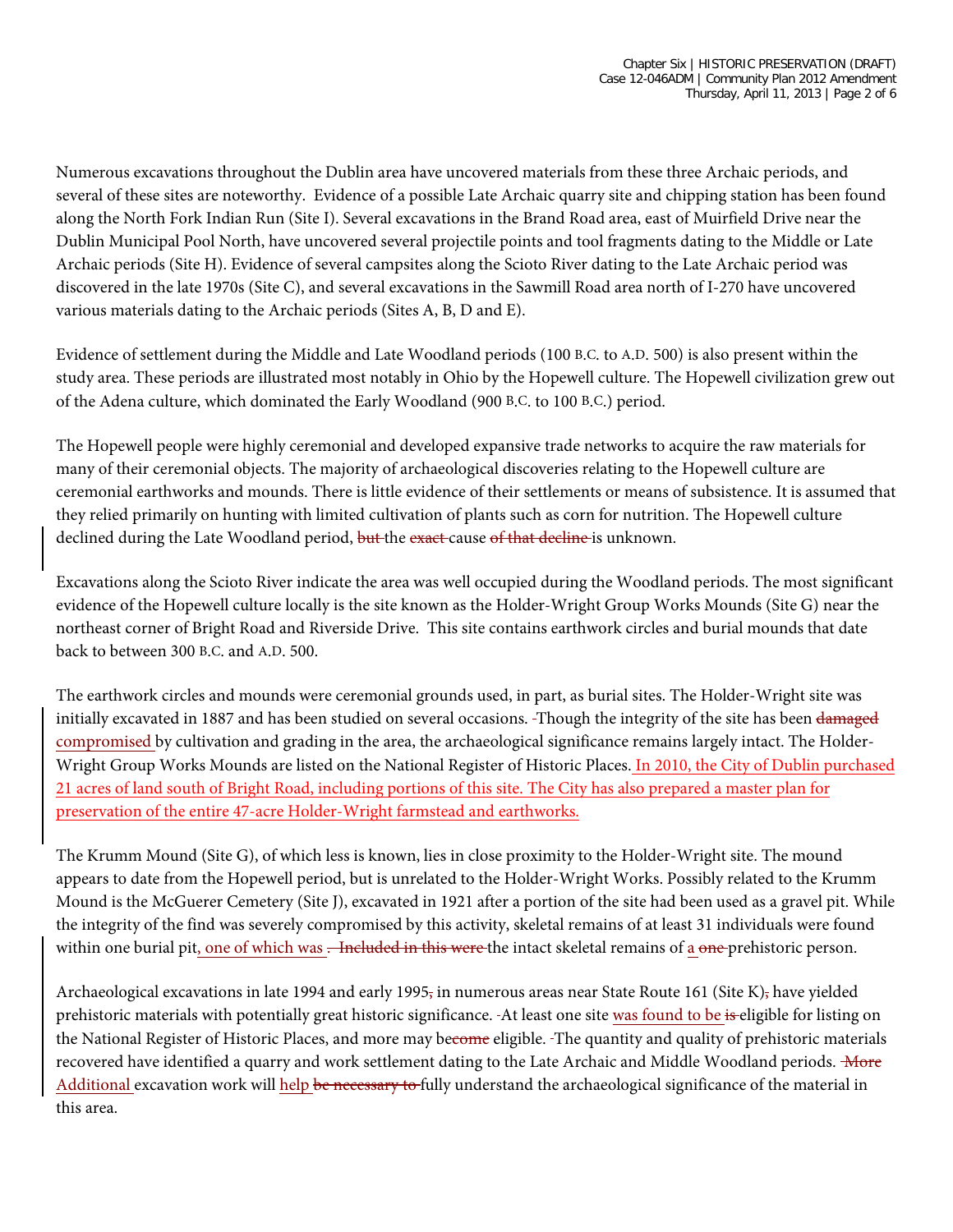Following habitation by the Adena and Hopewell, later tribes such as the Delaware, Mingo, Seneca, Shawnee and Wyandotte moved into the area, and numerous archaeological excavations have revealed cultural artifacts related to this migration<del>of a more recent historical nature</del>. European-Americans began to settle in the area during the early 19th century, eventually resulting in the establishment of and the Village of Dublin was established in 1810. Several excavations in 1993, in the area of I-270 between Tuttle Crossing Boulevard and Hayden Run Road, uncovered historical remnants of European-American origin, dating circa 1850 (Site M). Included in this were kitchen and architectural artifacts and the remnants of a farmstead (possibly the Turner farmstead) excavated in 1994. No recent excavations in the Dublin area have yielded historic artifacts of notable significance.

## **B.** Historic Structures

Much of a community's character is derived from its historic architecture and built heritage. Many of Dublin's historic buildings, along with several unique dry-laid stone walls and cemetery vaults, warrant some degree of protection. Map 6.1 illustrates the general location of these historic structures, as identified by corresponding numbers on Table 6.1. Map 6.2 on page 253 provides a detail of Historic Dublin and its many historic sites.

The oldest surviving structure is a log cabin built in 1803 by Ludwig Sells (Site 77). The cabin stands on the property of the historic William Sells House, a home constructed in 1840 of large cut stone. Several of Dublin's historic homes and many of the stone walls are attributed to the Sells' family (Sites 1,75, 77, and 89).

Most of Dublin's historic structures are concentrated in Historic Dublin, the City's city's original settlement. Approximately 20 structures, mostly residences and small commercial buildings of the original settlement, are containedlie -in the 6 to 126 South High Street Historic District. A variety of architectural styles are represented on High Street, from simple vernacular stone houses to more elaborate Federal-style, Italianate and Greek Revival buildings that served as the homes and businesses of some of Dublin's more prominent founders.

Several of Historic Dublin's original homes have since been converted to retail shops and restaurants. Zenas Hutchinson, Dublin's first mayor, operated the Hutchinson Tavern at 6 South High Street, a two-story stone, Federal-style stick-built structure dating to 1832. The use of this structure has not changed significantly over the years; today it operates as a small retail store and restaurant. Similarly, the two-story, Federal-style stick-built structure at 76 to 78 South High Street was once a hotel, originally built in 1830 by Holcomb Tuller. It also houses a restaurant and commercial uses. Most restorations have demonstrated sensitivity to their historic value and an appreciation for original details.

In addition to Historic Dublin, several historic farmsteads, former general stores and churches are located throughout the City and the wider planning area. Most of these properties date back to the middle of the 19th century and are located along original early roads such as Hayden Run Road, Rings Road and Brand Roads.

Many properties shown on Map 6.2 are within the Washington Township Multiple Resource Area (WTMRA), a National Register of Historic Places designation that groups historic structures by a common theme. In this case, the Resource Area is the original settlement of Washington Township (Historic Dublin). Table 6.1 identifies historic properties in the Dublin area and the numbers correspond to the historic resources on Map 6.1. A complete list of these properties and their significance can be found in Appendix III.

# **IL PRESERVATION EFFORTS AND DESIGNATIONS**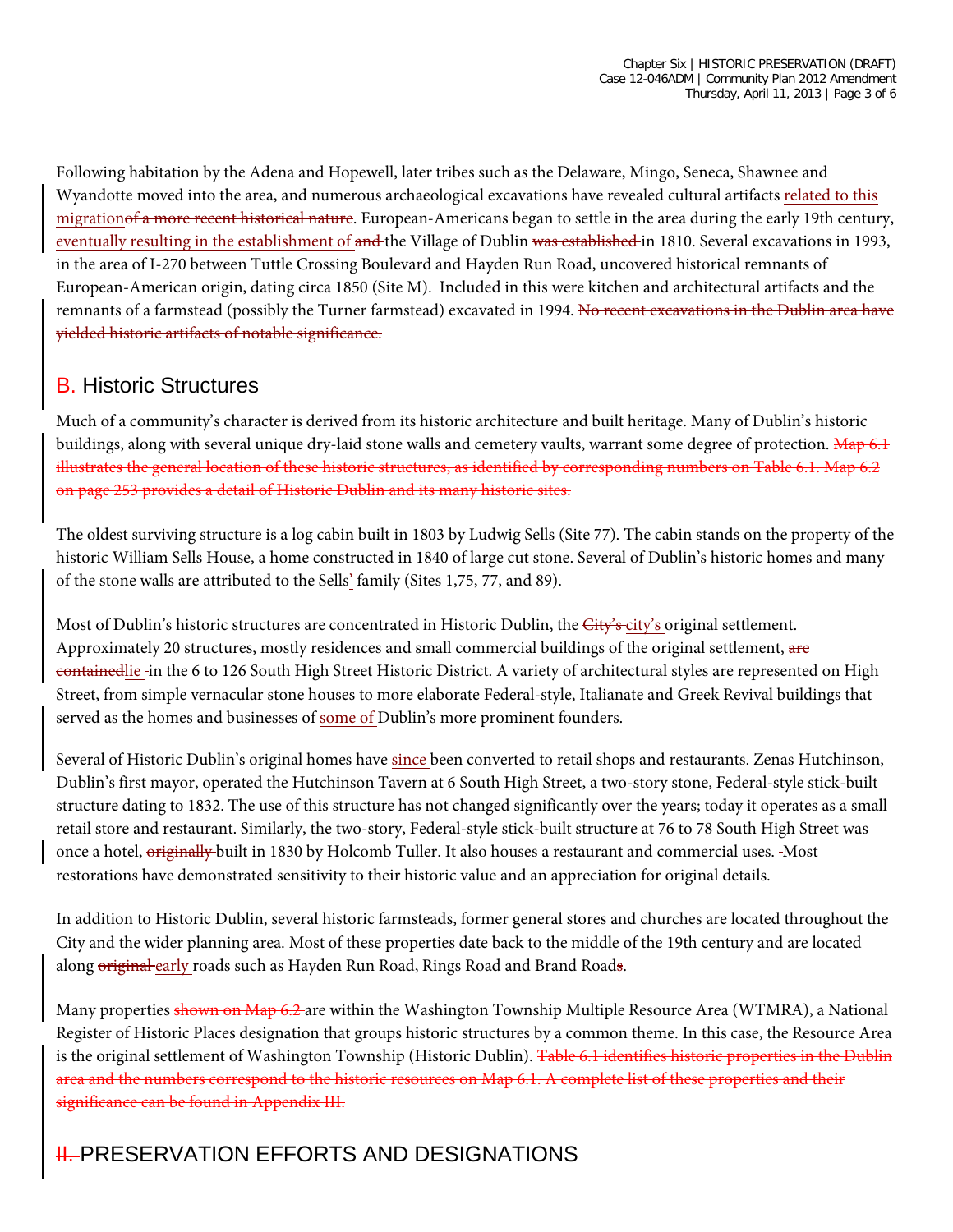Questions often arise forP-property owners often question as to whether properties have any specific historic designations or protections. Depending upon the federal, state, or local level, a variety of different historic designations are available each of which has its that have different own meanings and levels of protection.

#### *National Register of Historic Places (NRHP)*

The National Register of Historic Places (NRHP) is the official list of historic properties recognized by the National Park Service, through the U.S. Department of the Interior, as worthy of preservation for their local, state or national significance; it is the highest degree of recognition of historic resources. Nomination to the National Register does not guarantee the preservation of an historic structure and does not prevent the owner from remodeling, repairing, altering, selling or even demolishing the historic property as long as federal money is not used for this purpose. Listing on the National Register provides protection from demolition or other negative effects when federally funded or licensed projects are involved. The primary benefit to the property owner is the honor of being recognized as a steward of historic resources, the prestige of being listed on the National Register, and the potential to receive tax benefits and to apply for certain historic preservation grants.

Districts, sites, buildings, structures and objects with significance in American history, architecture, archeology, engineering or culture may qualify for listing on the National Register. They must possess integrity in their location, design, setting, materials, craftsmanship, visual feel and association. In addition, they must satisfy one of the following criteria:

- 1. They are associated with historically significant events;
- 2. They are associated with the lives of significant persons;
- 3. They embody distinctive characteristics of a type, period or method of construction, or are associated with the work of a master, possess high artistic value or represent a significant and distinguishable entity; or
- 4. They have, or may yield information important to prehistory or history.

Listing on the National Register highlights the historic significance of structures and may stand as encouragementresult in public pressure upon for owners to maintain the structures. In Ohio, anyone may nominate a property to the National Register. A completed application must be reviewed at the local level and approved by a review board appointed by the Governor. The state review board makes a recommendation and forwards it to the National Park Service for a final determination.

#### *Ohio Historic Inventory (OHI) and Ohio Archeological Inventory (OAI)*

The Ohio Historic Inventory and the Ohio Archeological Inventory are programs developed to provide an ongoing record of historic architecture, properties and archaeological sites within the state. The inventories provide an historic archive and a general body of information for the Ohio Historic Preservation Office (OHPO), other state, local and federal agencies and the general public to utilize in making planning and infrastructure decisions. More importantly, the inventories provide a reference for local preservation efforts to safeguard important historic resources. However, like the National Register, an OHI or OAI record does not itself provide a guarantee of the preservation of a historic structure or site.

## *Local Preservation Efforts*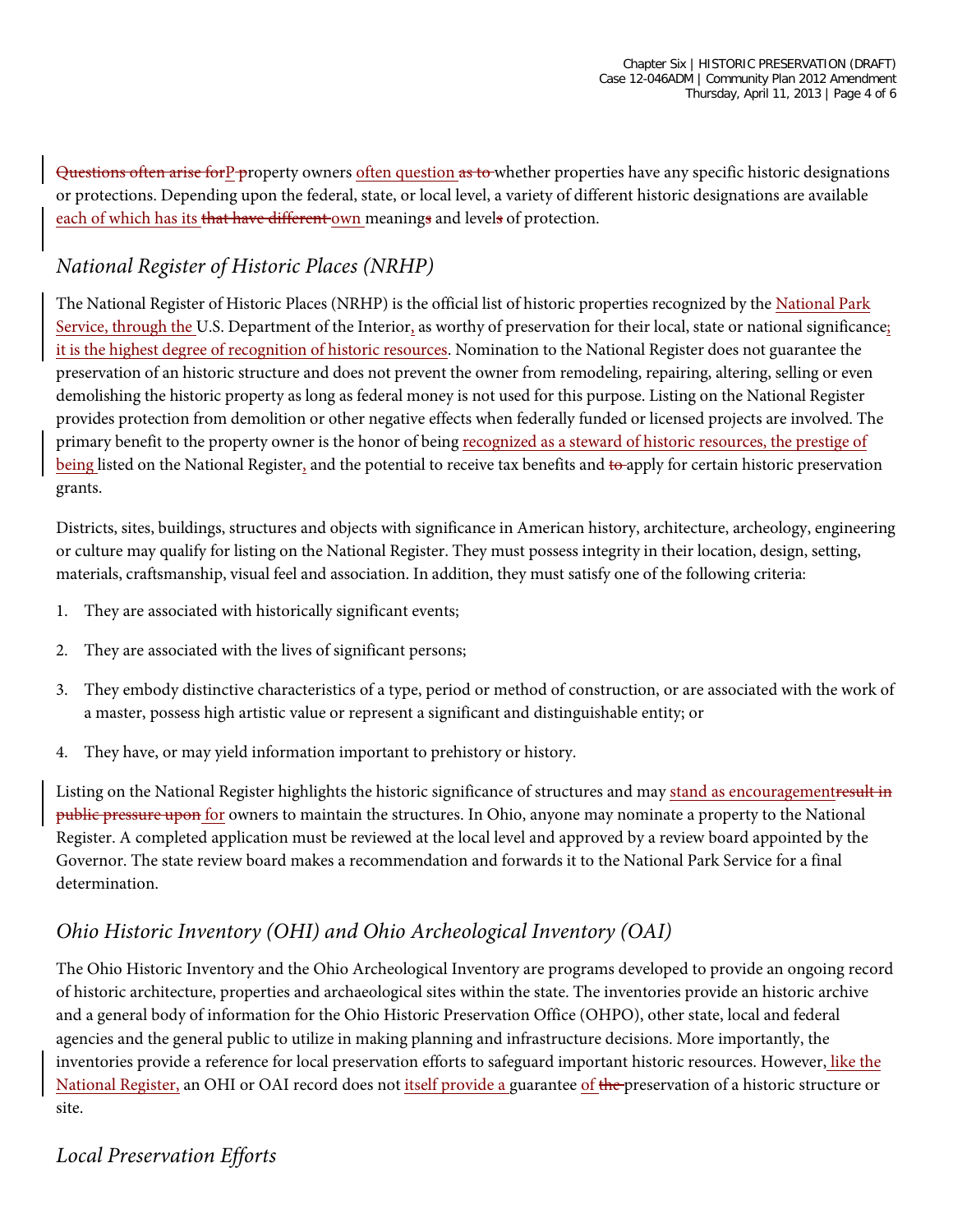In an effort to protect valuable historic resources, individual communities have a higher level of power to protect their architectural and archeological heritage, usually through local zoning or other regulatory measures. Through the guidance of the Ohio Historic Preservation Office, individual communities may become certified to carry out preservation programs that meet basic state and federal criteria. The Certified Local Government (CLG) program is a federal-state-local partnership that allows Dublin to conduct a wide range of preservation activities and provides eligibility for state or federal preservation grants. Certified by the OHPO in September 1994, the City of Dublin monitors and protects historic properties under Section 153.170 of Dublin's Codified Ordinances (Zoning Code) as part of the Architectural Review District. The District includes Historic Dublin and other historically significant properties and sites located throughout the City, as specified in the Zoning Code. Unlike the National Register of Historic Places, the Ohio Historic Inventory or the Ohio Archeological Inventory, Dublin's local ordinances and development regulations provide the direct ability to protect historic buildings, structures and sites.

As part of the local CLG requirements, the Dublin's Architectural Review Board (ARB) has been appointed by City Council to ensure the protection of Dublin's historic resources. The ARB is responsible for regulating the appropriateness of exterior architectural and site modifications and demolitions for sites and structures within the Architectural Review District, including the specified outlying historic properties. The ARB is also responsible for making recommendations on land use changes and preservation-related legislation to City Council. The Architectural Review BoardARB is further charged with maintaining an inventory of all landmarks and preservation districts in the City of Dublin, as well as developing and administering guidelines that define the historic appropriateness of alterations, demolitions, environmental changes and new construction for designated structures and sites.

Property owners within the Architectural Review District must submit an application for Architectural Review Board review and approval that demonstrates appropriateness prior to making any exterior architectural or site modifications. Among other measures, Thethe City has created the *Historic Dublin Design Guidelines* have been specifically created by the City to explain the important character and nature of Dublin's historic resources and to assist property owners in making appropriate architectural and site modifications.

All owners of properties listed on the National Register of Historic Places, the Ohio Historic Inventory, and the Ohio Archeological Inventory are strongly encouraged to utilize use federal, state and local design guidelines when modifying historic structures and properties. Local protection from inappropriate alterations or demolition is possible for those properties designated in Dublin's Codified OrdinancesZoning Code as part of the Architectural Review District, making the periodic update of the <del>Zoning</del> Code an important aspect to the protection of historic properties in a rapidly growing municipality. Property owners within the Architectural Review District must submit an application for Architectural Review Board review and approval that demonstrates appropriateness prior to making any exterior architectural or site modifications.

Substantial redevelopment and revitalization is occurringwill continue to occur in Historic Dublin, and pressure from development is will begin to encroaching on outlying historic farmsteads. Of particular note, the Bridge Street District planning initiative has included a considerable effort to preserve the integrity of Historic Dublin and to build upon its success as a walkable, mixed use destination. Zoning regulations adopted in 2012 include special districts for the historic residential neighborhoods along South Riverview and South High Streets, as well as the historic commercial core along High and Bridge Streets. Special building types and other development requirements are designed to encourage appropriate infill development that respects the scale and character of the Historic District, and that can appropriately easily transitions to adjacent denser, more modern urban neighborhoods. Innovative development strategies such as these,